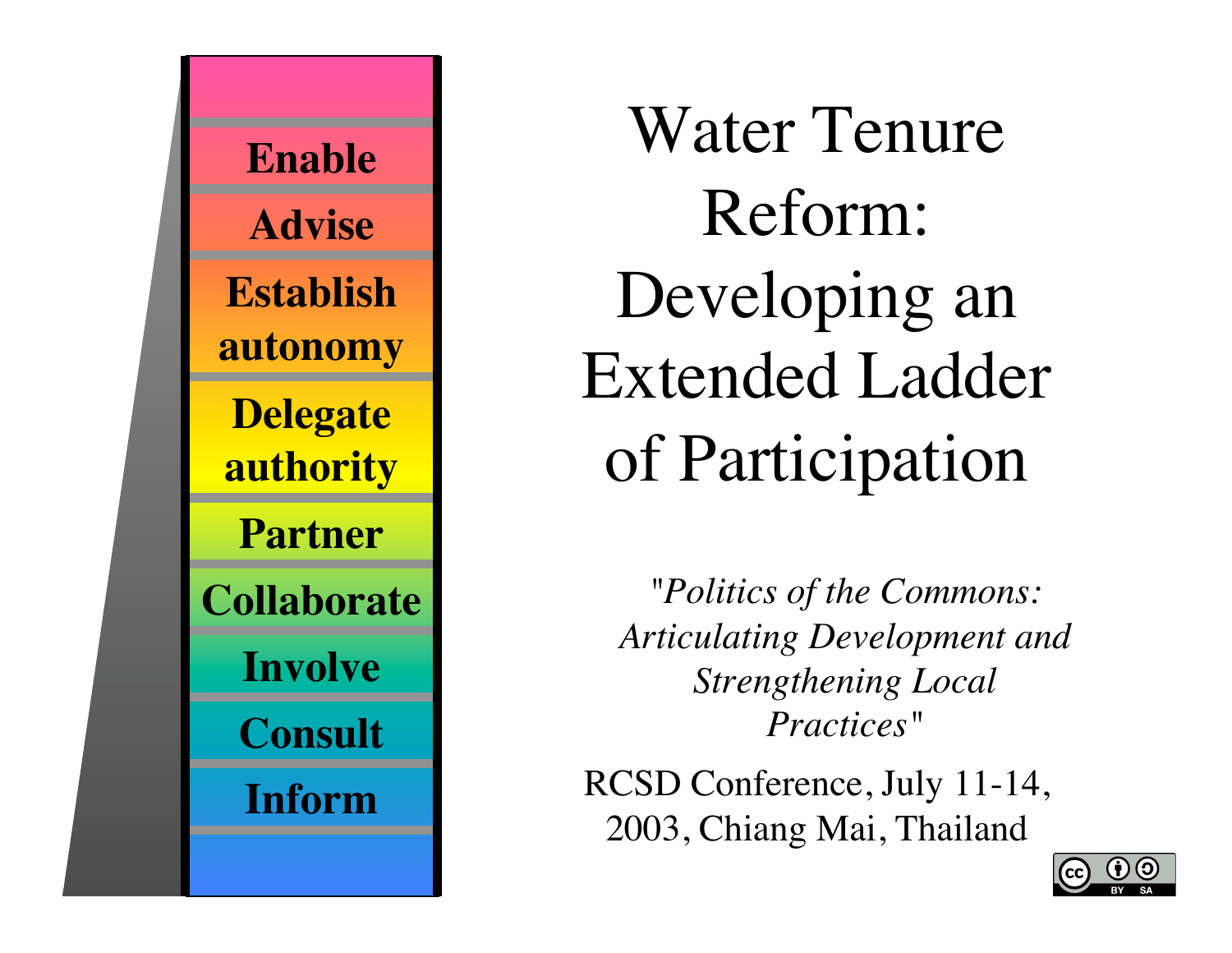

- Participation, transparency, accountability and subsidiarity are accepted as policy principles
- Challenges of putting principles into practice
- Voice or empowerment?
	- Irrigation management transfer
	- Basin water governance
- Reversing the question -> *How much should government participate in decisions of citizens and their organizations?*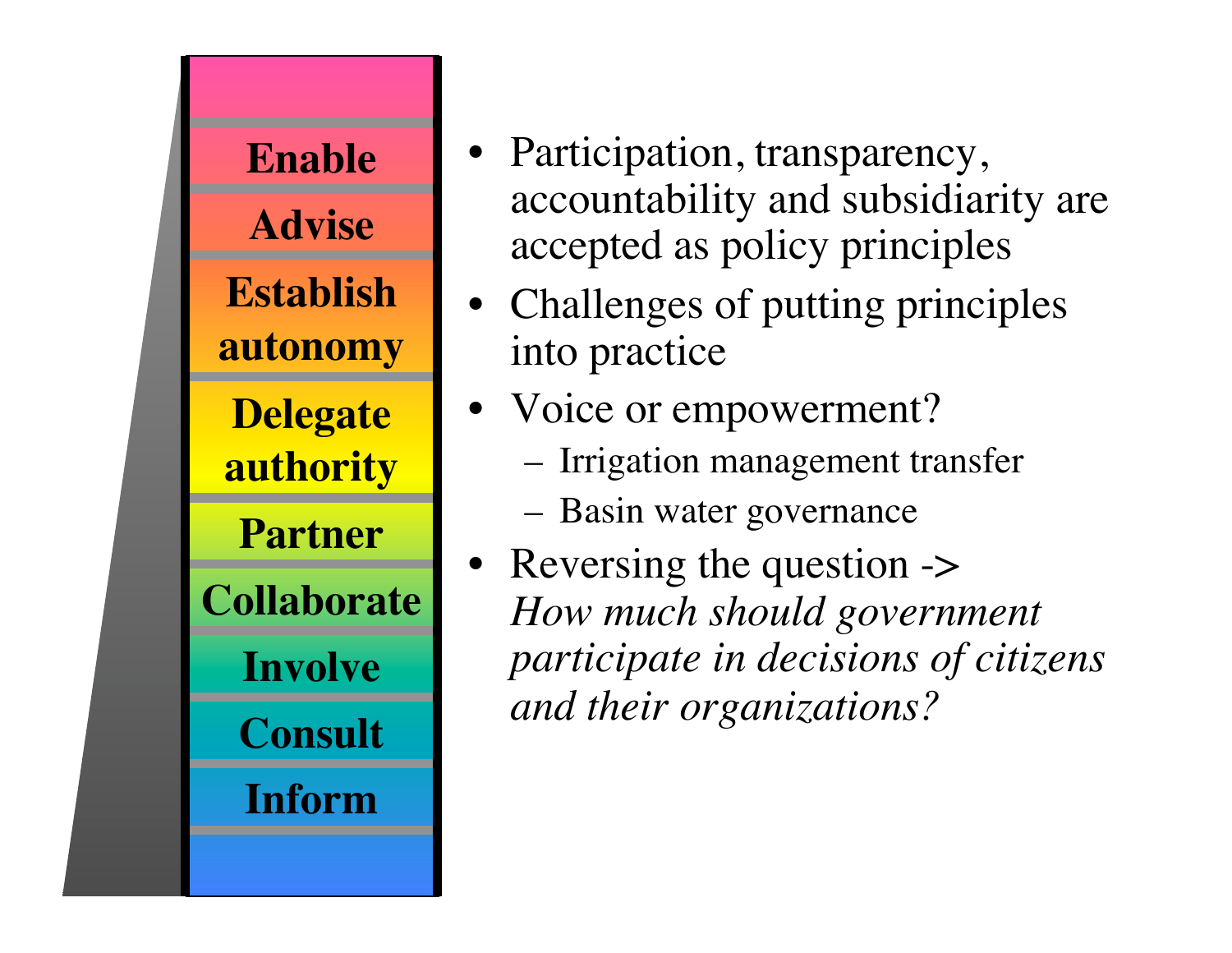

# Organization of the paper

- Ladders, spectrum and other typologies of participation
- An extended ladder of participation
	- Applications to irrigation management and basin governance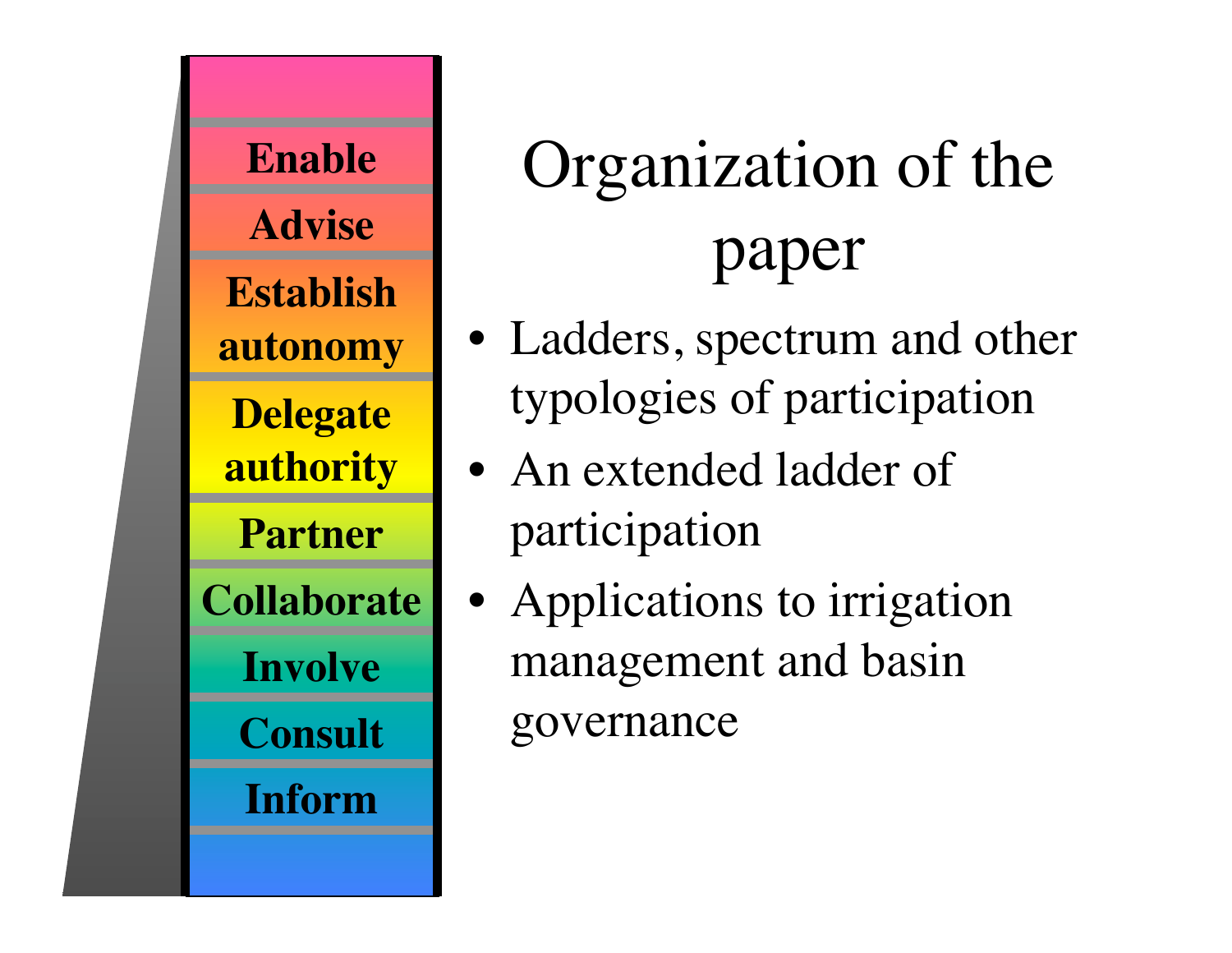#### *Figure 1. Ladder of Citizen Participation (Arnstein 1969)*

| 8              | Citizen control |               |
|----------------|-----------------|---------------|
| $\overline{7}$ | Delegated power | Degrees of    |
| 6              | Partnership     | Citizen Power |
| 5              | Placation       |               |
| $\overline{4}$ | Consultation    | Degrees       |
| 3              | Informing       | of Tokenism   |
| 2              | Therapy         | Non           |
|                | Manipulation    | Participation |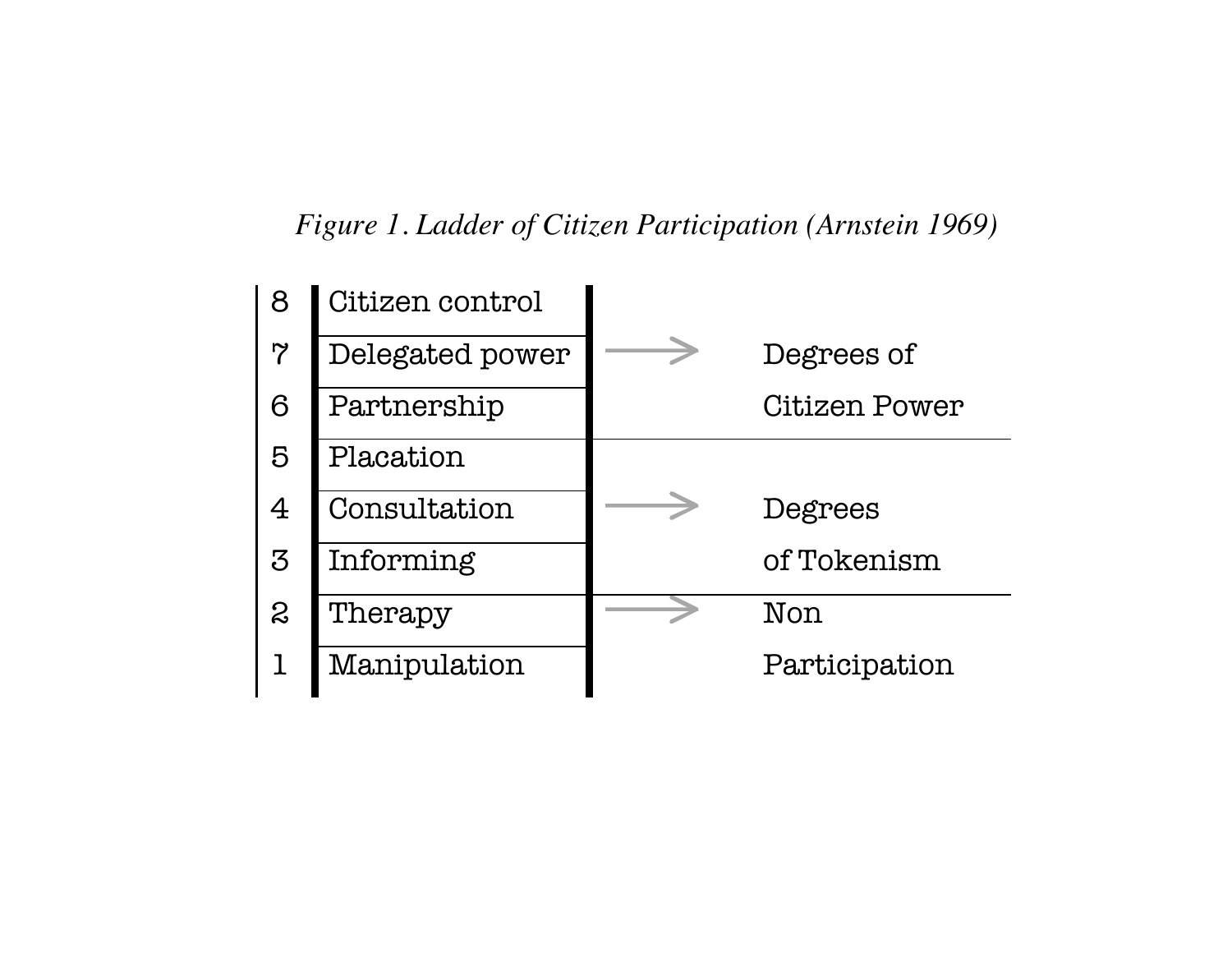

*Figure 2. A New Ladder of Citizen Participation (Connor 1988)*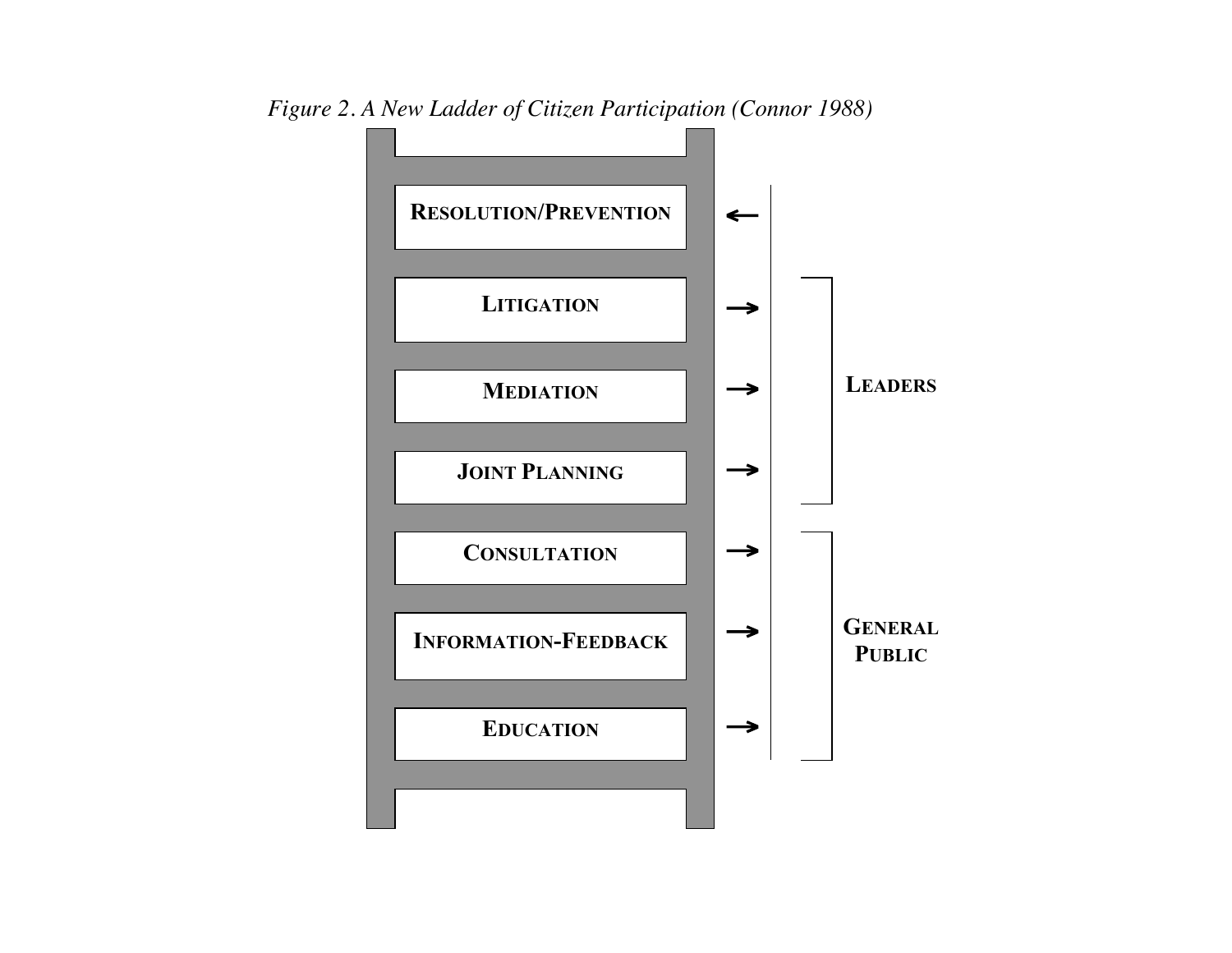*Figure 3. Levels of Shared Decision Making (Potapchuk 1991)*

**Government Decides Government consults with Individuals and Decides Government Consults with a Representative Group and Decides Government Works with a Representative Group and They Jointly Decide Government Delegates Decisions to Others**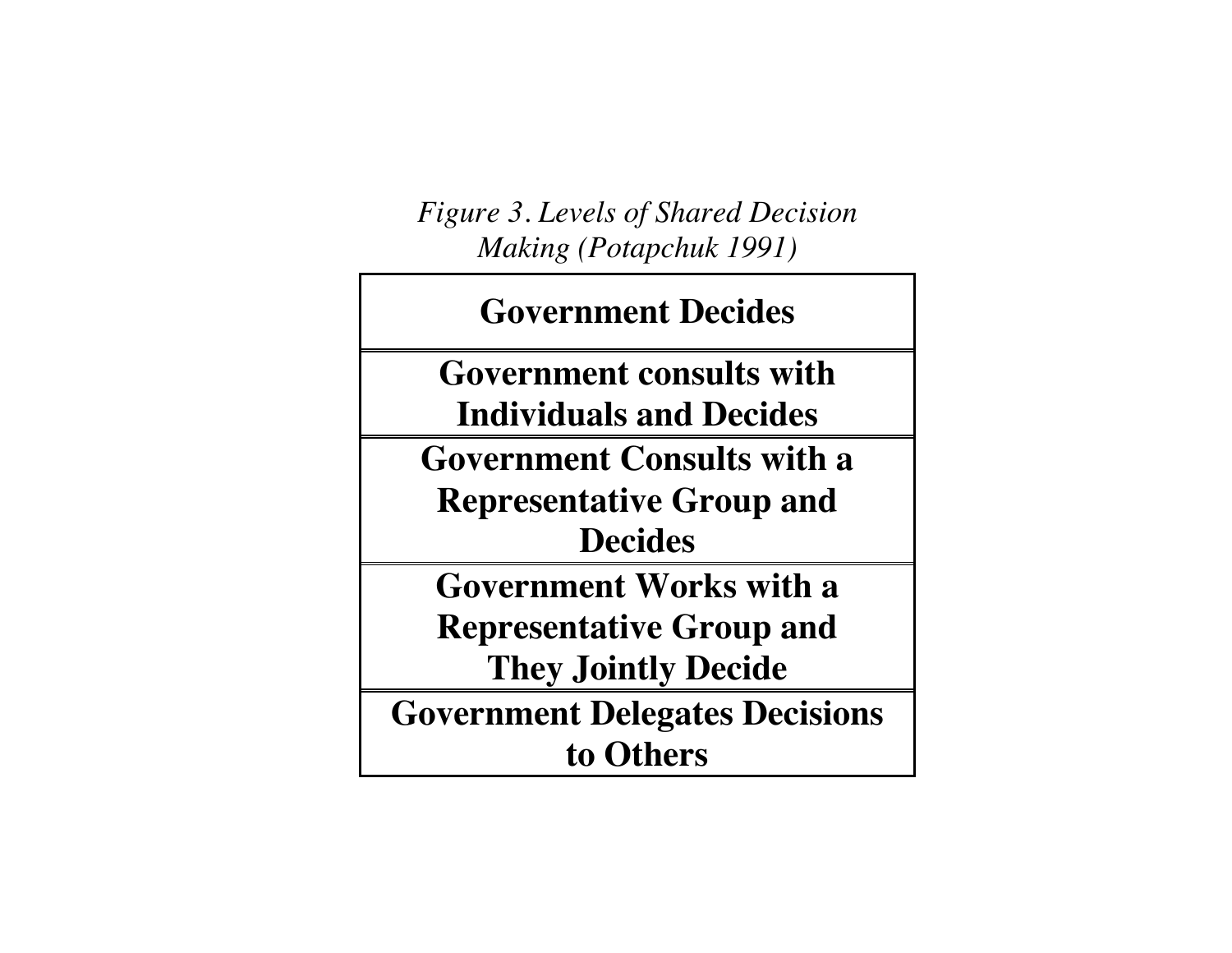#### *Figure 4. A Ladder of Community Participation for Underdeveloped Countries (Choguill 1996)*

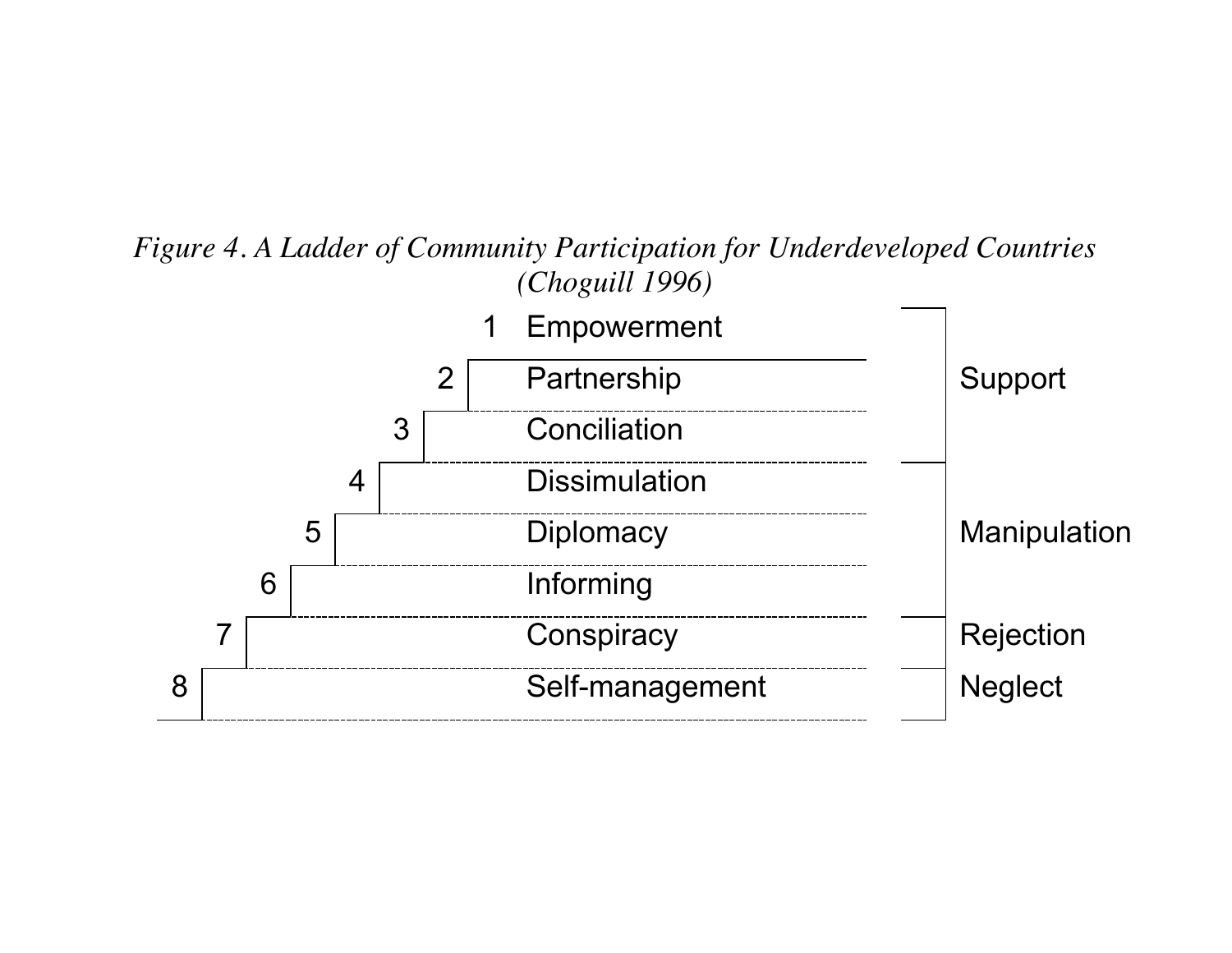|                | Figure 5. Levels of Co-management (Berkes 1994) |                                                                                                                   |  |  |  |
|----------------|-------------------------------------------------|-------------------------------------------------------------------------------------------------------------------|--|--|--|
| $\overline{7}$ | Partnership/Community<br>Control                | Partnership of equals, joint decision-making<br>institutionalized; power delegated to community<br>where feasible |  |  |  |
| 6              | <b>Management Boards</b>                        | Community is given opportunity to participate in<br>developing and implementing management plans                  |  |  |  |
| 5              | <b>Advisory Committees</b>                      | Partnership in decision-making starts; joint action<br>on common objectives                                       |  |  |  |
| 4              | Communication                                   | Start of two-way information exchange; local<br>concerns begin to enter management plans                          |  |  |  |
| 3              | Co-operation                                    | Community starts to have input into management;<br>e.g. use of local knowledge, research assistants               |  |  |  |
| $\overline{2}$ | Consultation                                    | Start of face-to-face contact; community input<br>heard but not necessarily heeded.                               |  |  |  |
| 1              | Informing                                       | Community informed about decisions already<br>made                                                                |  |  |  |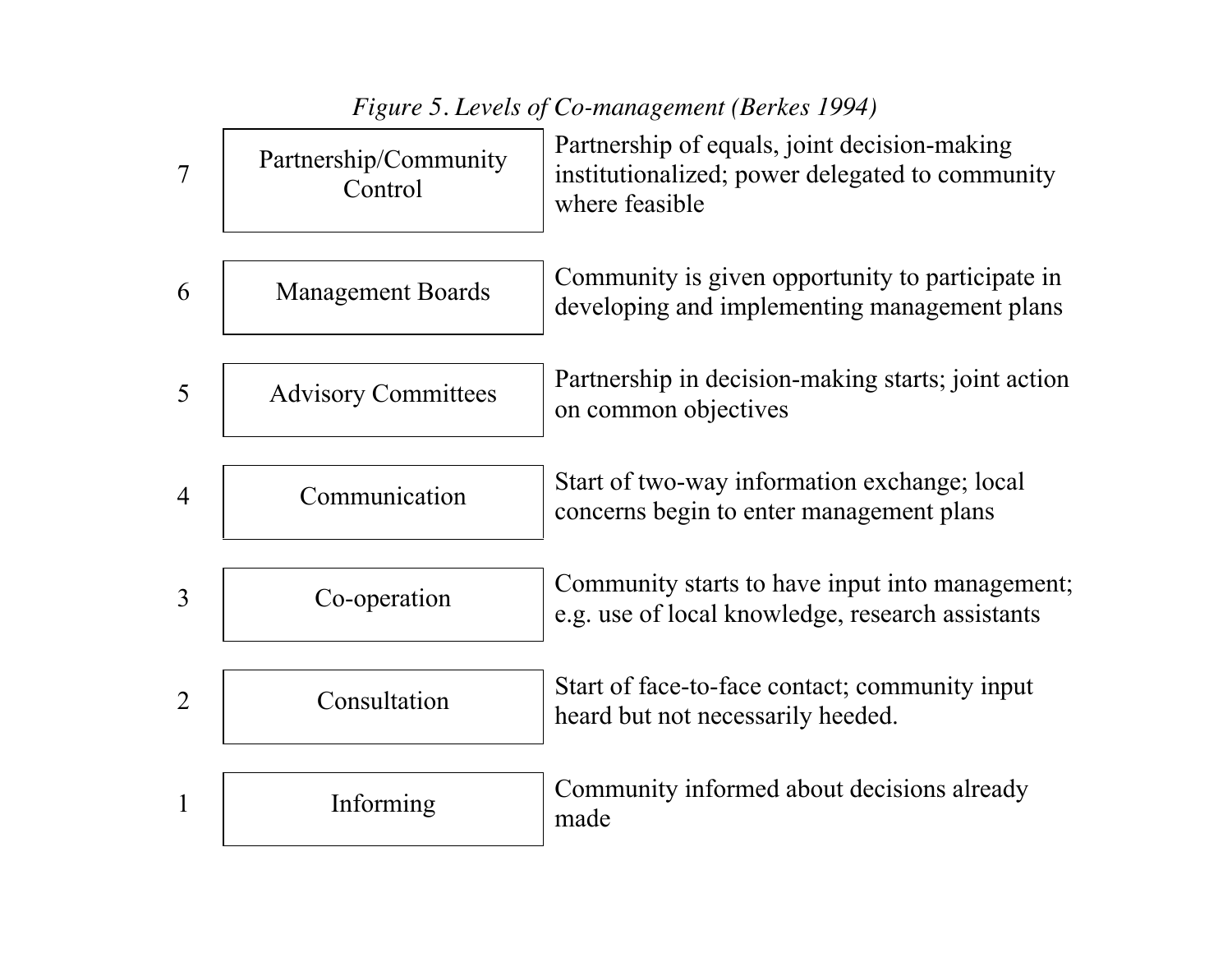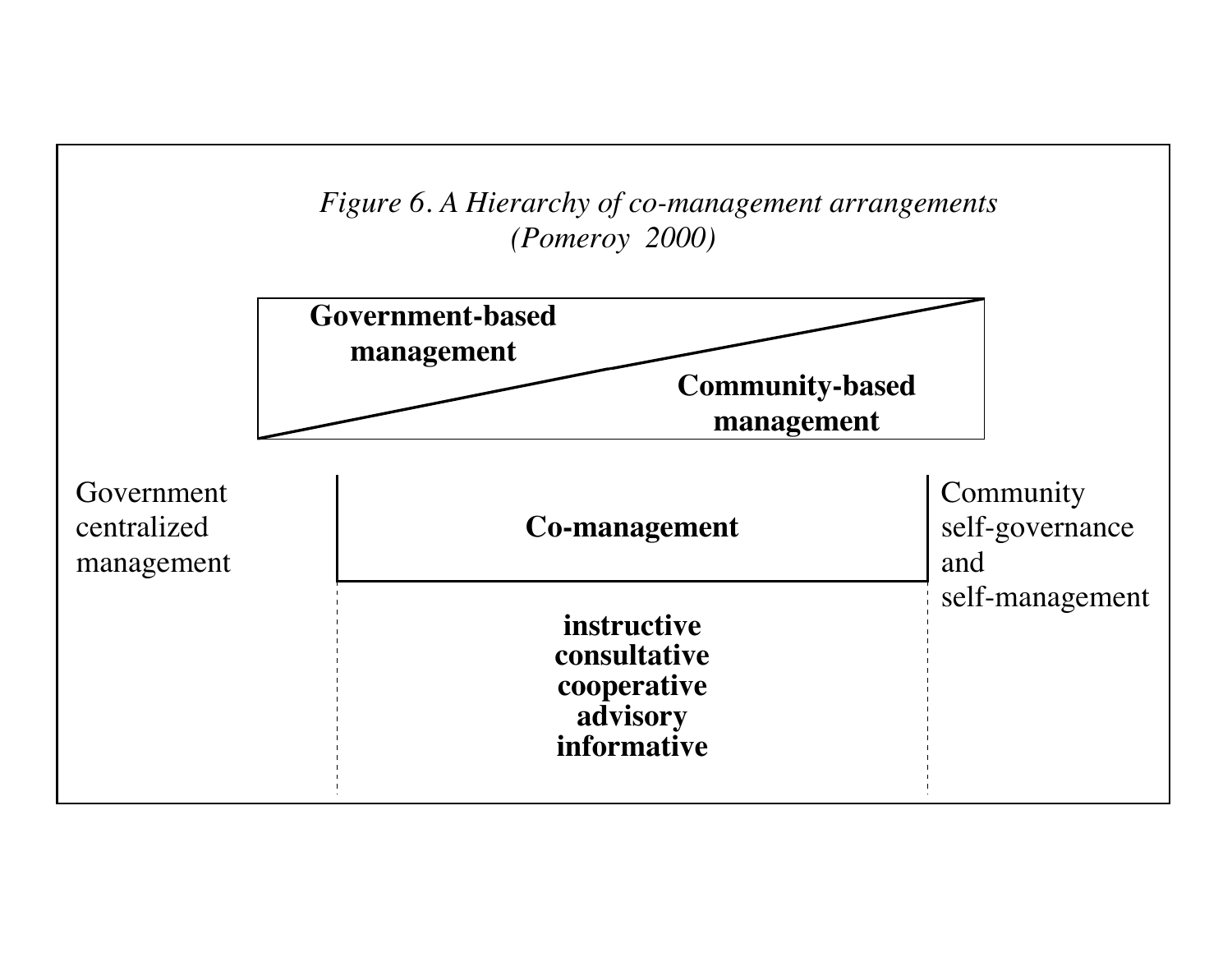#### *Typology of public participation in Australian natural resource management (Ross, Buchy and Proctor 2002)*

- **Individual** management no participation
- **Community-based** management with collective ownership
- **Community collective** activity, such as in environmental stewardship and conservation groups, typically involving volunteers in specific tasks concerning resources over which the group has no tenure rights
- **Organized interest groups**, which may be organized into peak bodies
- **Composite stakeholder bodies** to influence or coordinate, for example in regional planning and catchment management, perhaps having some devolved authority but without having formal tenure control over the resource
- **Shared management** through formally agreed partnerships for land or other resources under direct control of the parties.
- **Stakeholder-based planning** and negotiation, usually for a single issue
- **Consultation**
- **Information**
- **Agency or corporation management with no participation**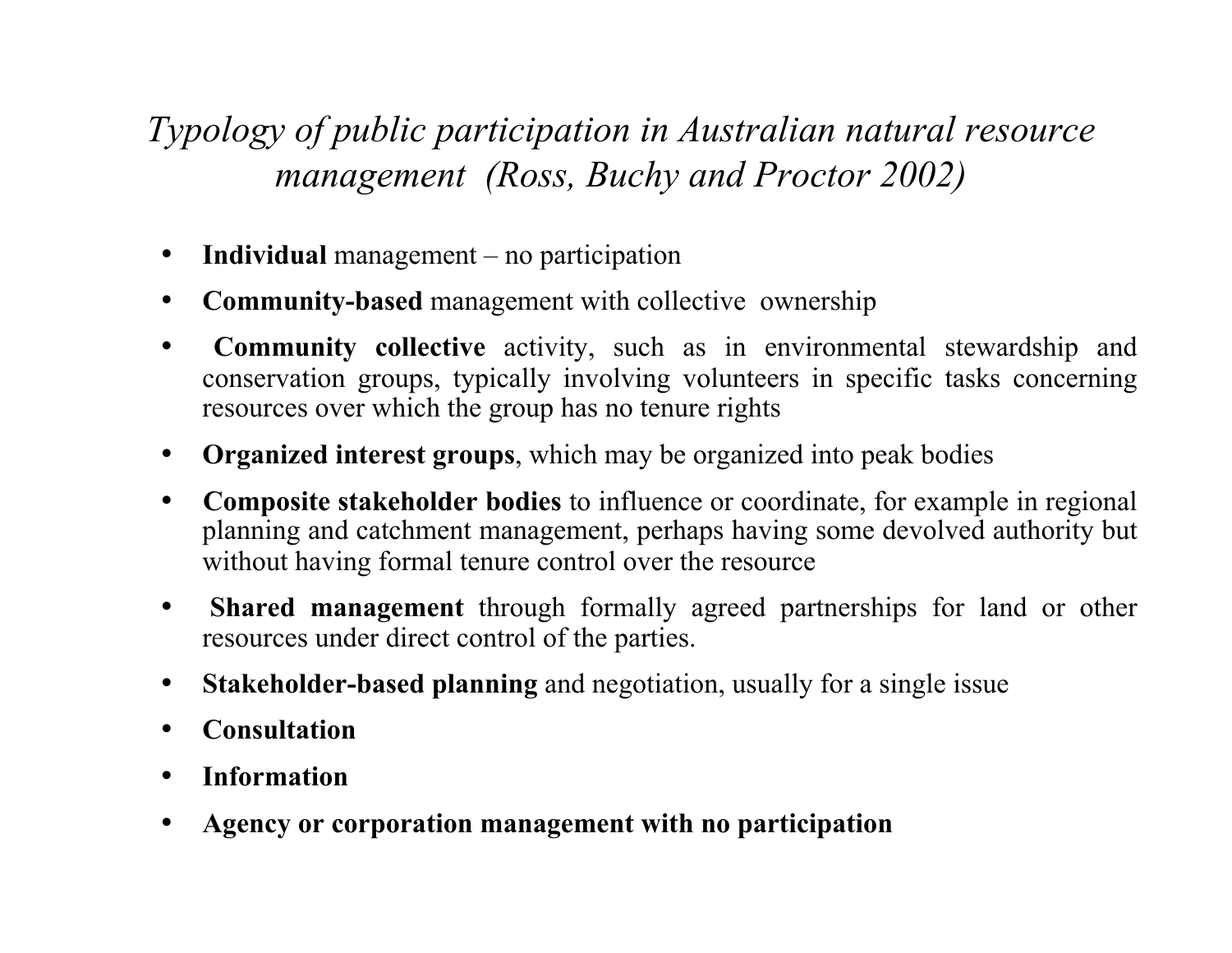| Figure 7. Public Participation Spectrum (IAP2 2000)                                                                                                                                 |                                                                                                                                                               |                                                                                                                                                                                                                                         |                                                                                                                                                                                                                                         |                                                                               |  |  |
|-------------------------------------------------------------------------------------------------------------------------------------------------------------------------------------|---------------------------------------------------------------------------------------------------------------------------------------------------------------|-----------------------------------------------------------------------------------------------------------------------------------------------------------------------------------------------------------------------------------------|-----------------------------------------------------------------------------------------------------------------------------------------------------------------------------------------------------------------------------------------|-------------------------------------------------------------------------------|--|--|
| <b>INCREASING LEVEL OF PUBLIC IMPACT</b>                                                                                                                                            |                                                                                                                                                               |                                                                                                                                                                                                                                         |                                                                                                                                                                                                                                         |                                                                               |  |  |
| <b>INFORM</b>                                                                                                                                                                       | <b>CONSULT</b>                                                                                                                                                | <b>INVOLVE</b>                                                                                                                                                                                                                          | <b>COLLABORATE</b>                                                                                                                                                                                                                      | <b>EMPOWER</b>                                                                |  |  |
| P <sub>2</sub> Goal:                                                                                                                                                                | P <sub>2</sub> Goal:                                                                                                                                          | P <sub>2</sub> Goal:                                                                                                                                                                                                                    | P2 Goal:                                                                                                                                                                                                                                | P <sub>2</sub> Goal:                                                          |  |  |
| To provide the<br>with<br>public<br>balanced<br>and<br>objective<br>information<br>to.<br>assist them<br>in.<br>understanding<br>the p roblems,<br>alternatives<br>and/or solutions | To obtain public<br>feedback<br>on<br>analysis,<br>alternatives<br>and/or solutions                                                                           | To work directly<br>with the pu blic<br>throughout<br>the<br>process<br>to<br>ensure<br>that<br>public issues and<br>concerns<br>are<br>consistently<br>understood<br>and<br>considered                                                 | To partner with<br>the public in each<br>aspect<br>of the<br>decision including<br>the d evelopment<br>of<br>alternatives<br>and<br>the<br>identification<br>of<br>the<br>preferred<br>solution                                         | To<br>place<br>final<br>decisionmaking<br>in the hands<br>οf<br>the public    |  |  |
| Promise to the<br><b>Public:</b>                                                                                                                                                    | Promise to the<br>Public:                                                                                                                                     | Promise to the Promise to the<br>Public:                                                                                                                                                                                                | Public:                                                                                                                                                                                                                                 | Promise<br>to<br>the<br>Public:                                               |  |  |
| We will keep you<br>informed                                                                                                                                                        | We will keep you<br>informed, listen<br>and<br>to<br>acknowledge<br>concerns<br>and<br>provide feedback<br>on h ow public<br>input influenced<br>the decision | We will work with<br>to ensure<br><b>VOU</b><br>that your issues<br>and concerns are<br>directly reflected<br>the.<br>in.<br>alternatives<br>developed<br>and<br>provide feedback<br>on h ow public<br>input influenced<br>the decision | We will look to<br>for<br>direct<br>vou<br>advice<br>and<br>innovation<br>in.<br>formulating<br>solutions<br>and<br>incorporate<br>your<br>advice<br>and<br>recommendations<br>into the d ecision<br>to t he maximum<br>extent possible | We<br>will<br>implement<br>what<br>you decide                                 |  |  |
| <b>Example Tools:</b><br>Fact<br>sheets<br>Web<br>٠<br>sites                                                                                                                        | <b>Example Tools:</b><br>Public<br>٠<br>comment<br>Focus<br>۰<br>groups                                                                                       | <b>Example Tools:</b><br>Worksho<br><b>DS</b><br>Deliberat<br>٠<br>ive<br>polling                                                                                                                                                       | <b>Example Tools:</b><br>Citizen<br>advisory<br>committe<br>es<br>Consens                                                                                                                                                               | <b>Example Tools:</b><br>Citizen<br>juries<br><b>Ballots</b><br>٠<br>Delegate |  |  |
| Open<br>houses                                                                                                                                                                      | Surveys<br>Public<br>hearings                                                                                                                                 |                                                                                                                                                                                                                                         | us<br>building<br>Participat<br>ory<br>decision                                                                                                                                                                                         | d<br>decisions                                                                |  |  |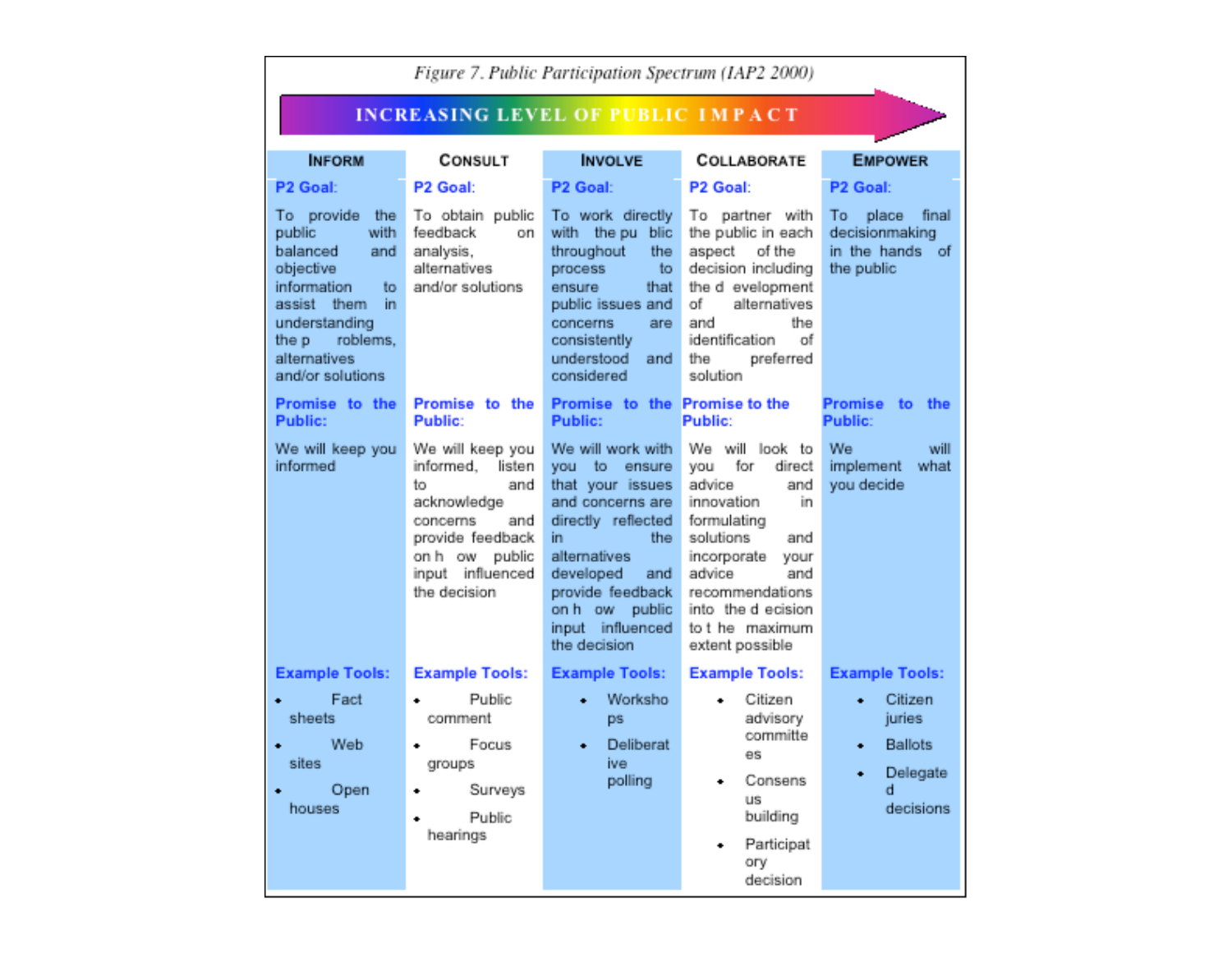| <b>Enable</b>                | 9. Framework providing status and recourse for organizations and individuals, Accountability based on<br>organizational charter, reporting and auditing requirements, property rights, contracts, liability, etc.                                      |
|------------------------------|--------------------------------------------------------------------------------------------------------------------------------------------------------------------------------------------------------------------------------------------------------|
| <b>Advise</b>                | 8. Provision of information, guidance and other technical assistance as input to decisions, guidance for<br>voluntary compliance, e.g, extension, statistical information and research, promotion of voluntary initiatives<br>and coordination         |
| <b>Establish</b><br>autonomy | 7. Autonomous decisions by communities, organizations, or individuals, subject to compliance with specific<br>laws and regulations, e.g. regulatory review for issuance and renewal of permits and licenses, enforcement of<br>environmental standards |
| <b>Delegate</b><br>authority | 6. Decisions by a group or organization with specific authorization, e.g. devolution by legal mandate,<br>management concession, operating franchise, commission delegated power for final decision, court-<br>sanctioned dispute settlement           |
| <b>Partner</b>               | 5. Joint decisions by mutual agreement, co-operation where both sides hold veto power, e.g. some co-<br>management agreements, intergovernmental organizations, public-private partnerships, contracts                                                 |
| <b>Collaborate</b>           | 4. Stakeholder representatives "at the table," active as team members in formulating and recommending<br>alternatives, although final decision by one party. Task forces, working groups, negotiated rulemaking                                        |
| <b>Involve</b>               | 3. Interactive discussion and dialogue, as a supplement to an existing internal decision process. Workshops,<br>town hall meetings, some advisory groups                                                                                               |
| <b>Consult</b>               | 2. Two-way communications, receiving input, listening, exchange of views. Public hearings, written<br>comments, question & answer sessions, interviews, focus groups, questionnaire surveys, etc.                                                      |
| <b>Inform</b>                | 1. One-way information dissemination about problems, analysis of alternatives and decisions, e.g.<br>announcements, lectures, brochures, press releases, press releases, websites, reports, etc.                                                       |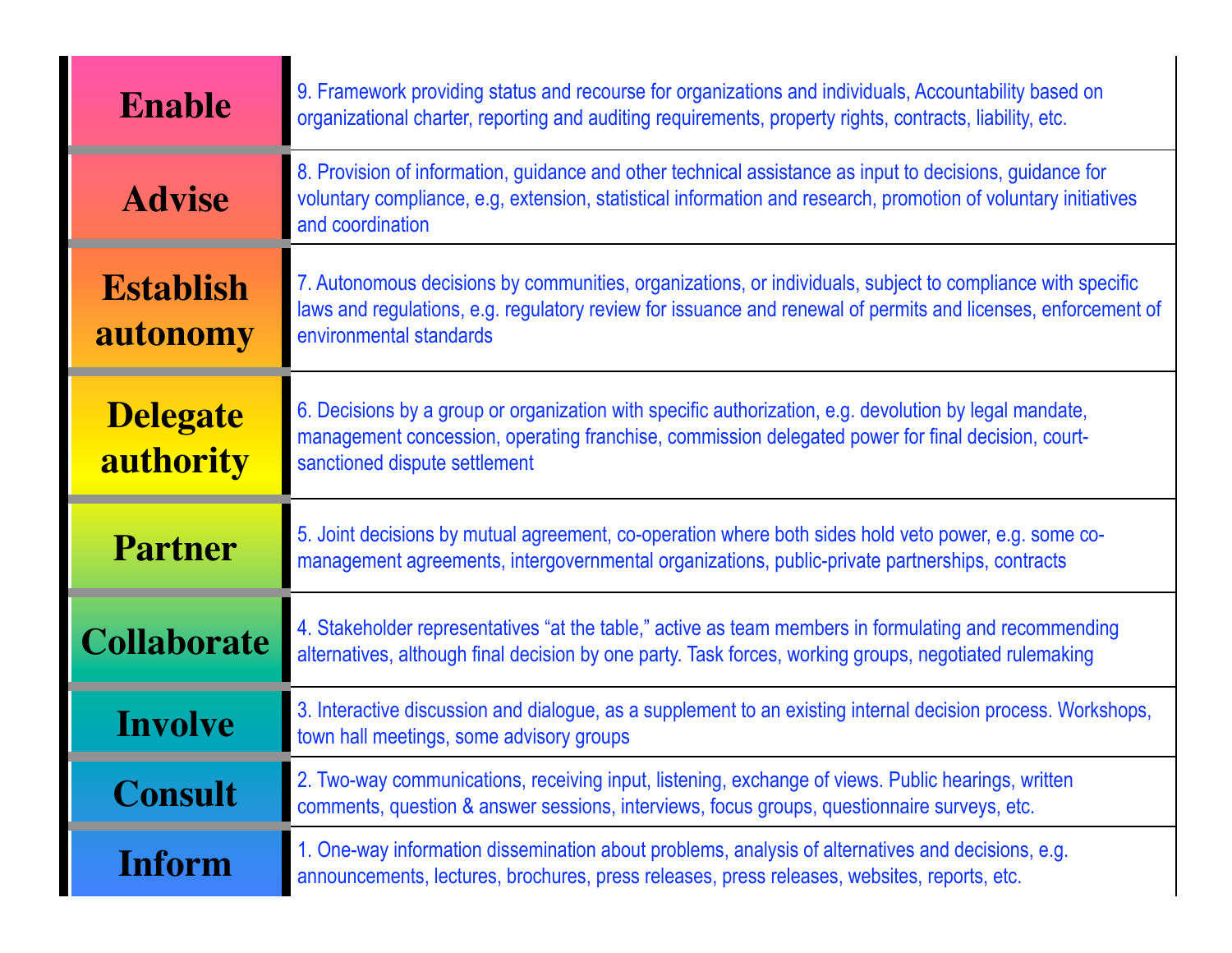

## Inform

1. One-way information dissemination about problems, analysis of alternatives and decisions, e.g. announcements, lectures, brochures, press releases, press releases, websites, reports, etc.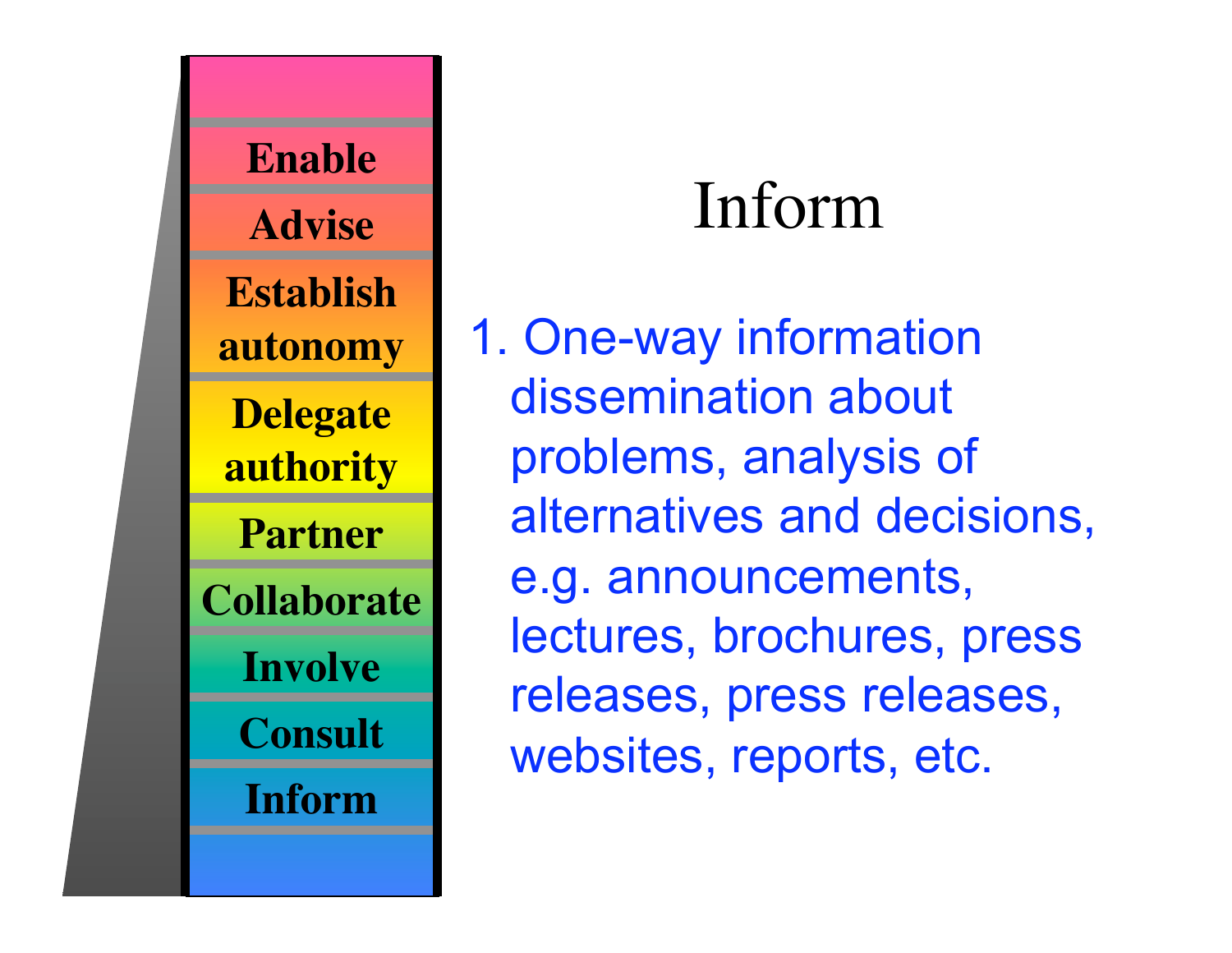

## Consult

2. Two-way communications, receiving input, listening, exchange of views. Public hearings, written comments, question & answer sessions, interviews, focus groups, questionnaire surveys, etc.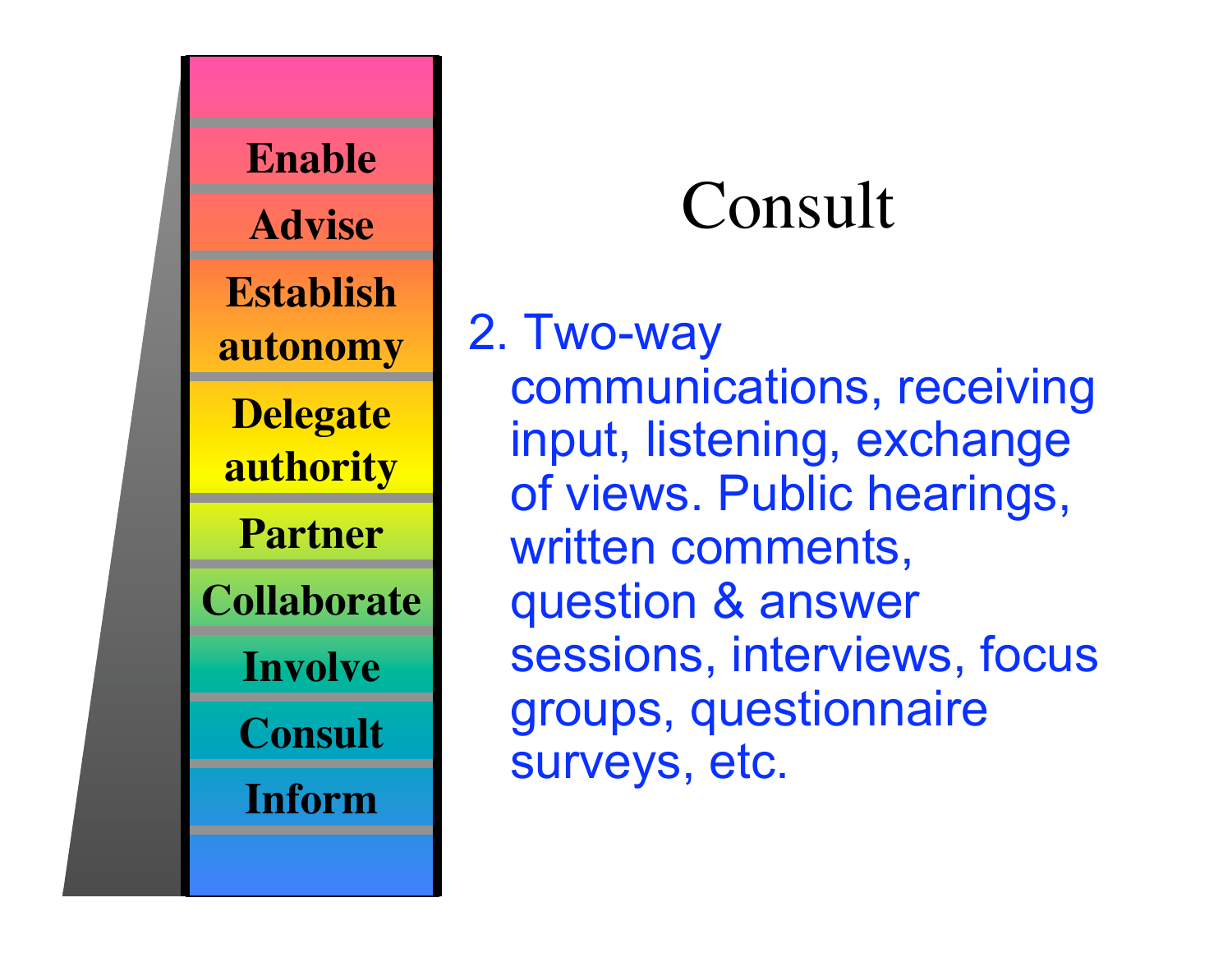

## Involve

3. Interactive discussion and dialogue, as a supplement to an existing internal decision process. Workshops, town hall meetings, some advisory groups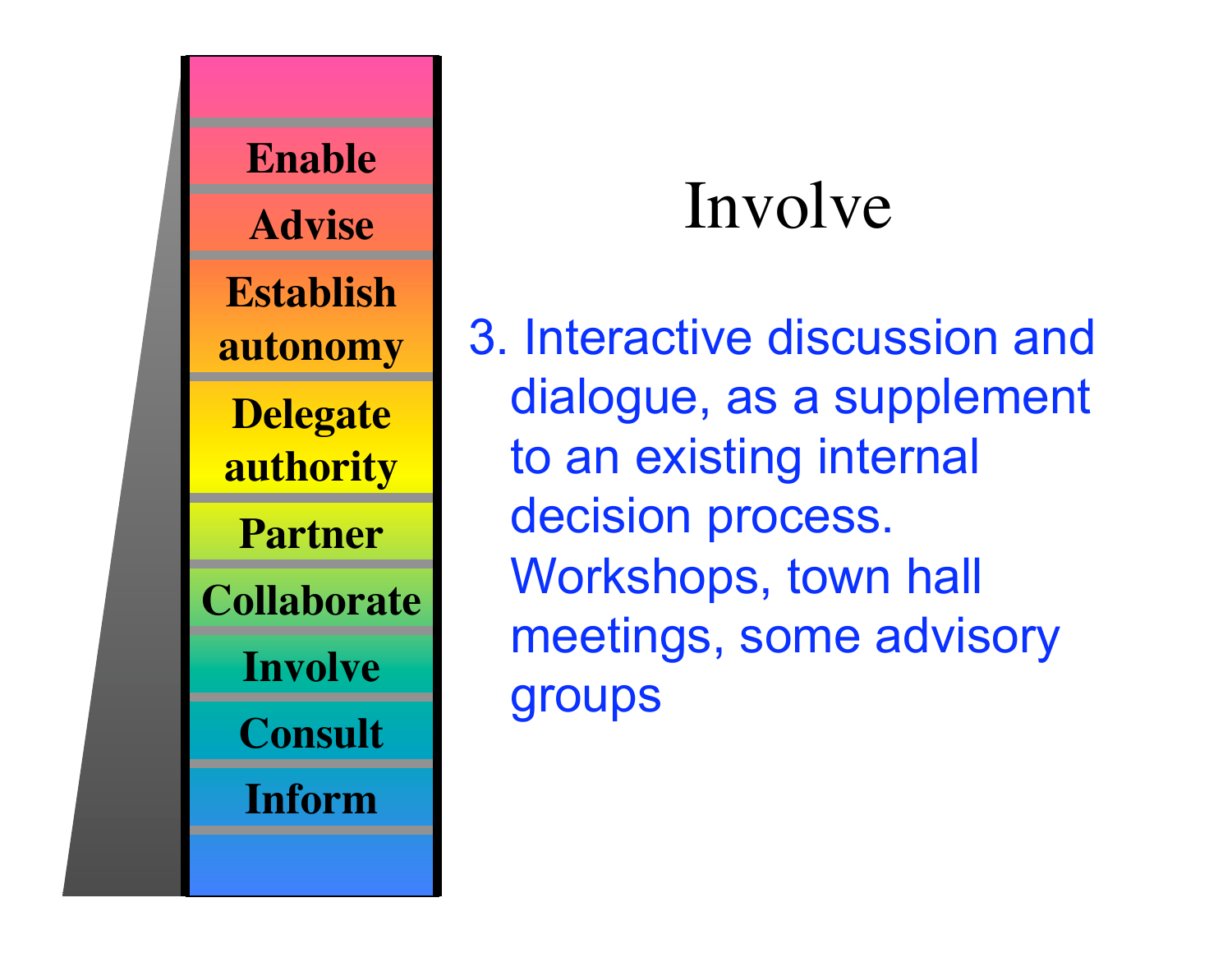

#### Collaborate

4. Stakeholder representatives "at the table," active as team members in formulating and recommending alternatives, although final decision by one party. Task forces, working groups, negotiated rulemaking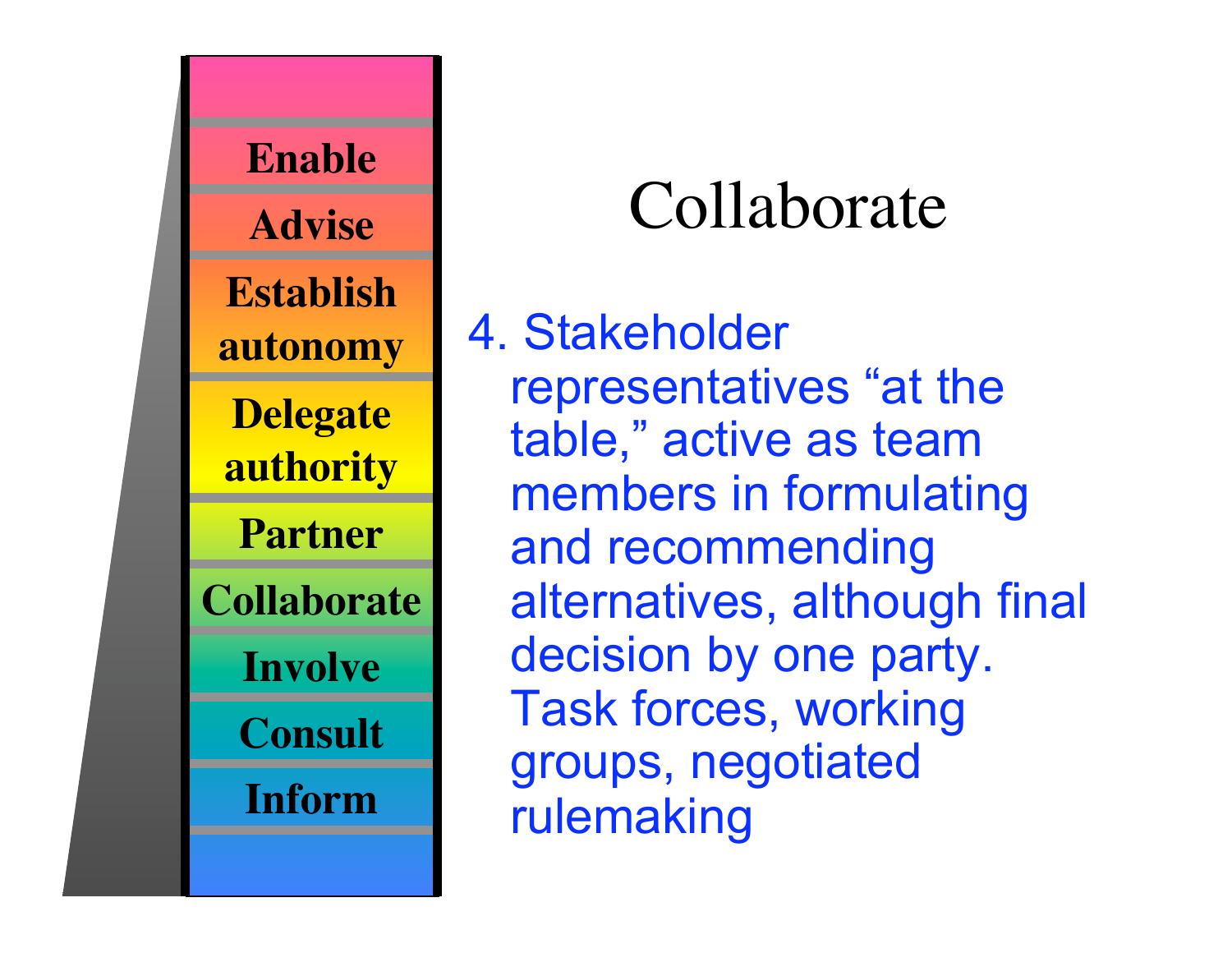

#### Partner

5. Joint decisions by mutual agreement, co-operation where both sides hold veto power, e.g. some comanagement agreements, intergovernmental organizations, publicprivate partnerships, **contracts**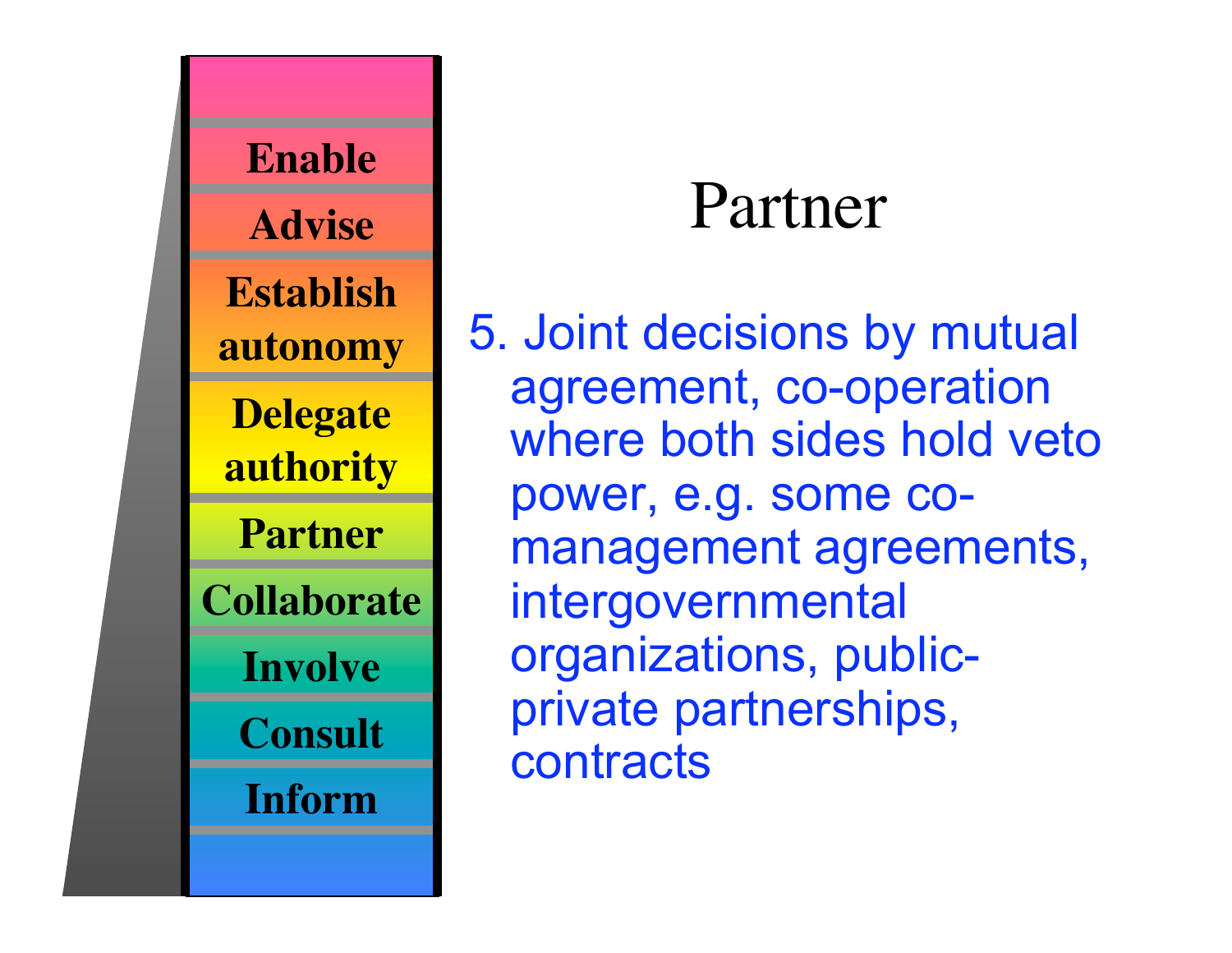

### Delegate authority

6. Decisions by a group or organization with specific authorization, e.g. devolution by legal mandate, management concession, operating franchise, commission delegated power for final decision, court-sanctioned dispute settlement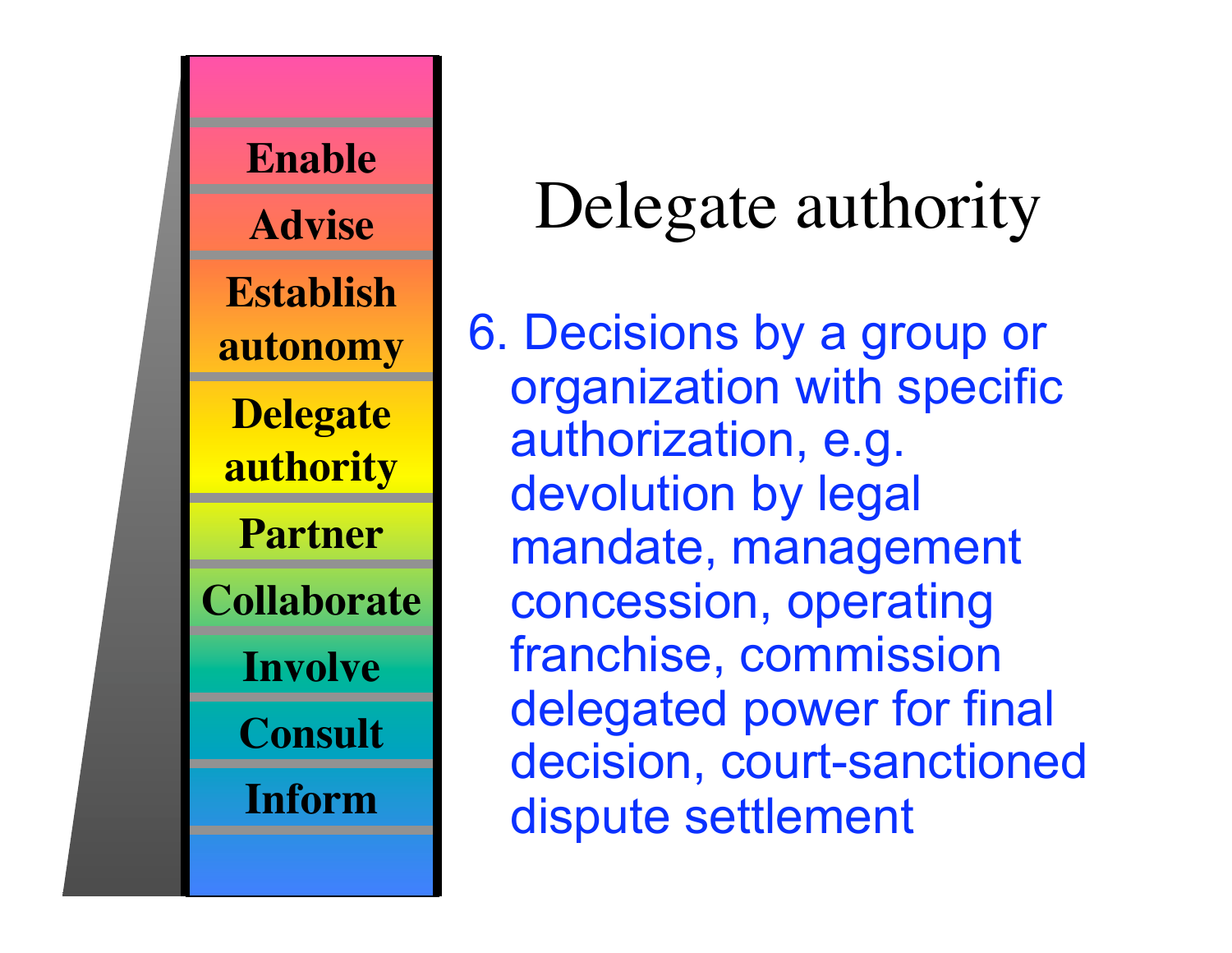

### Establish autonomy

7. Autonomous decisions by communities, organizations, or individuals, subject to compliance with specific laws and regulations, e.g. regulatory review for issuance and renewal of permits and licenses, enforcement of environmental standards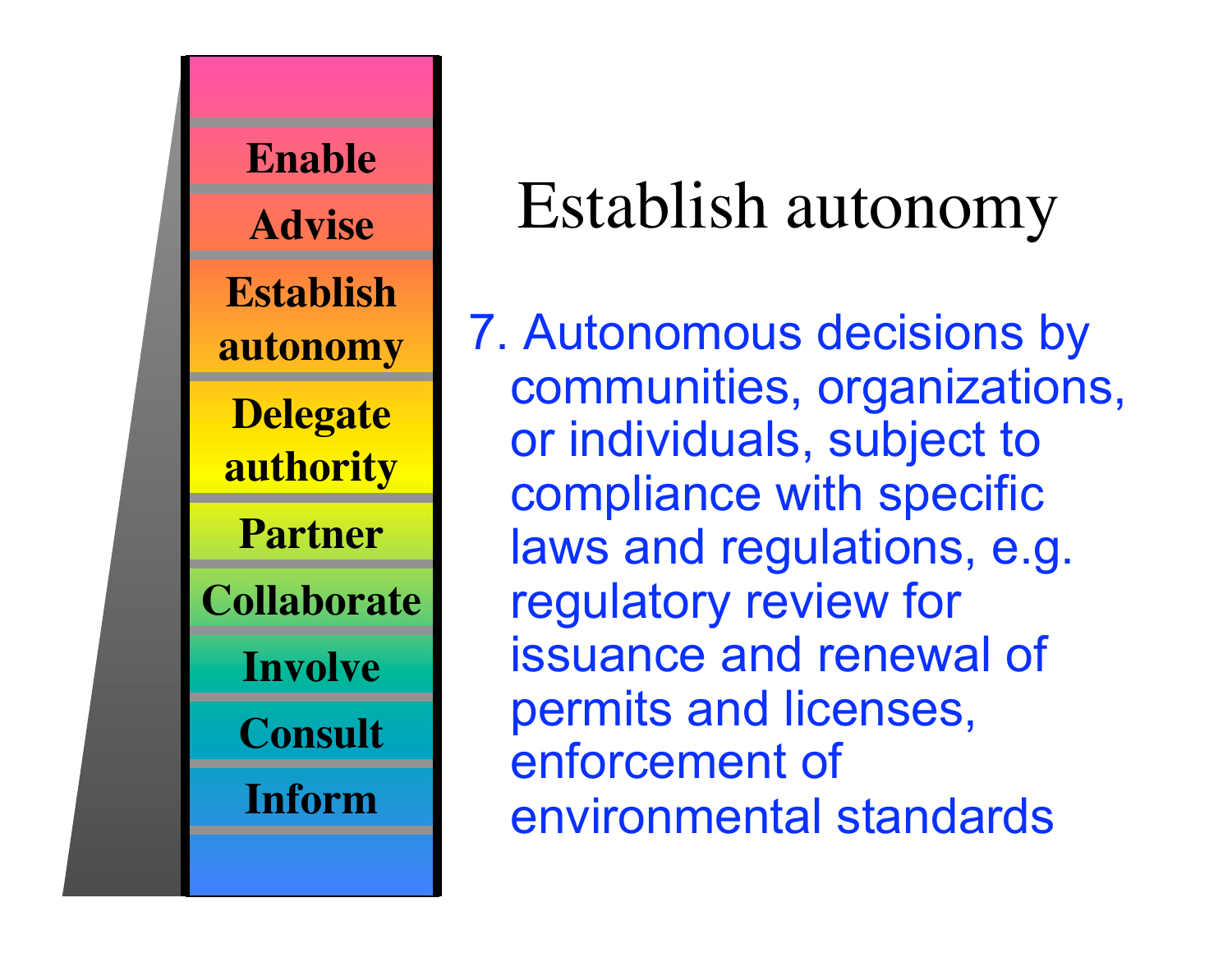

### Advise

8. Provision of information, guidance and other technical assistance as input to decisions, guidance for voluntary compliance, e.g, extension, statistical information and research, promotion of voluntary initiatives and coordination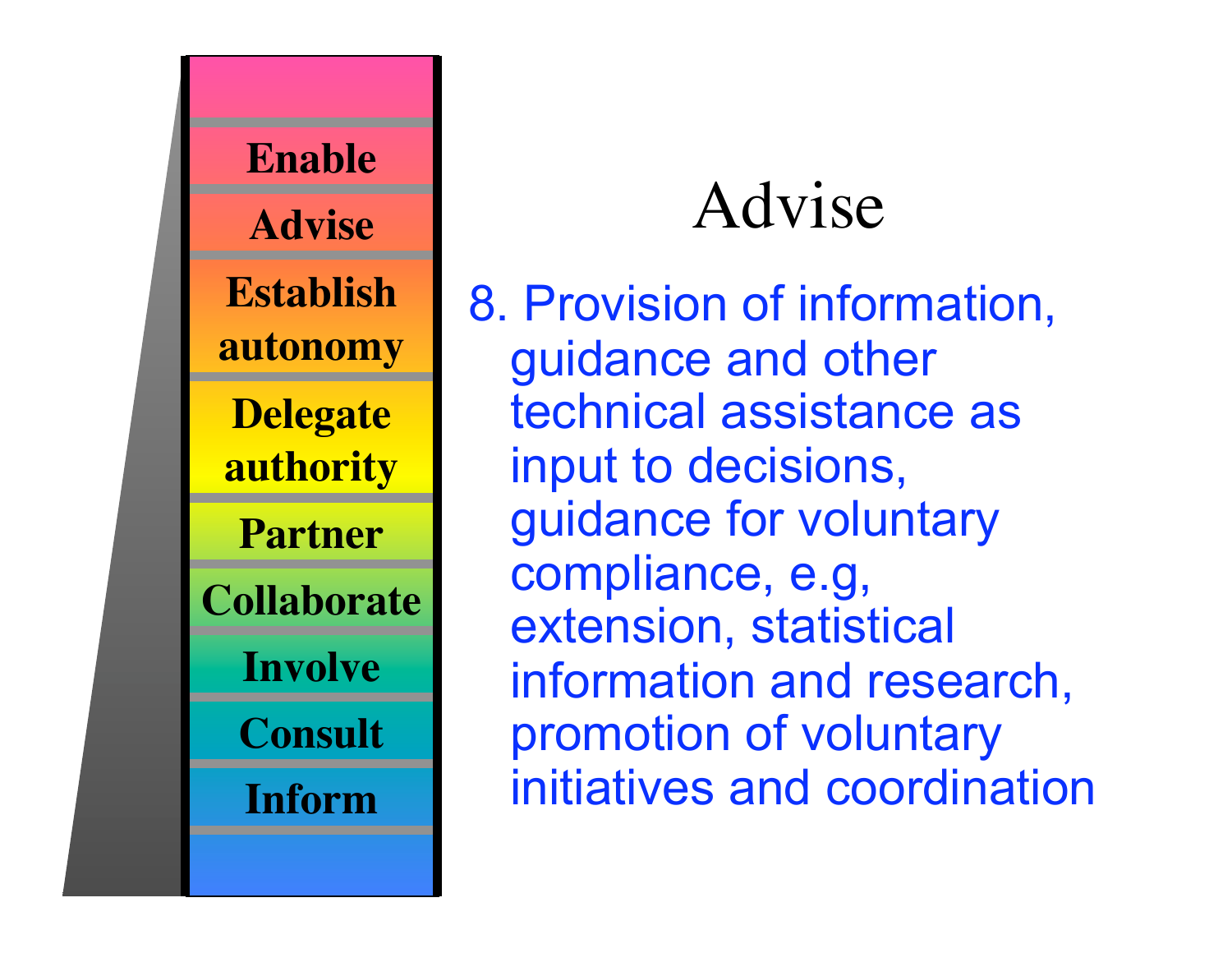

#### Enable

9. Framework providing status and recourse for organizations and individuals, Accountability based on organizational charter, reporting and auditing requirements, property rights, contracts, liability, etc.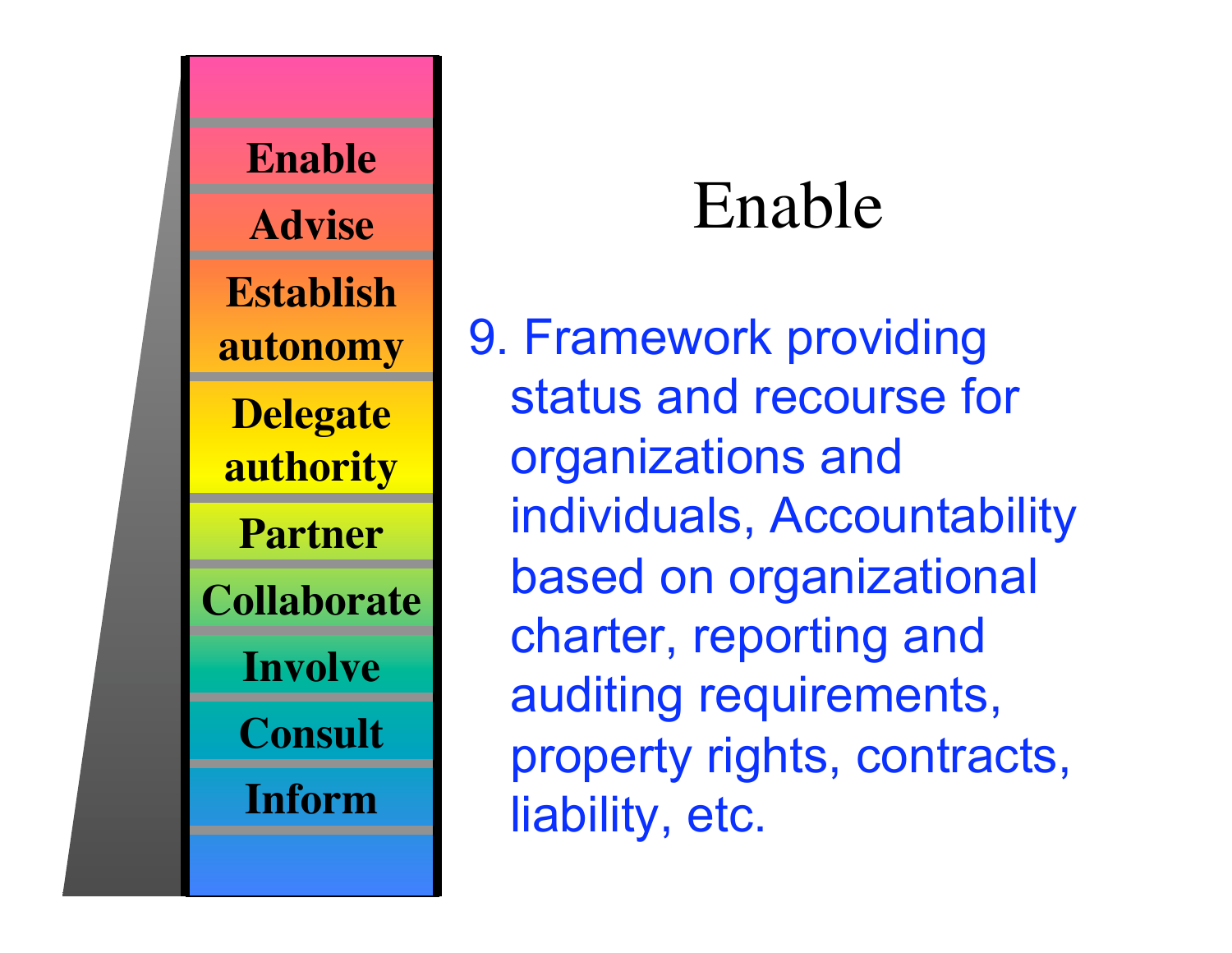

## Examples

- Irrigation management transfer
- Irrigation system management
- Basin water allocation
- Integrated water resources management